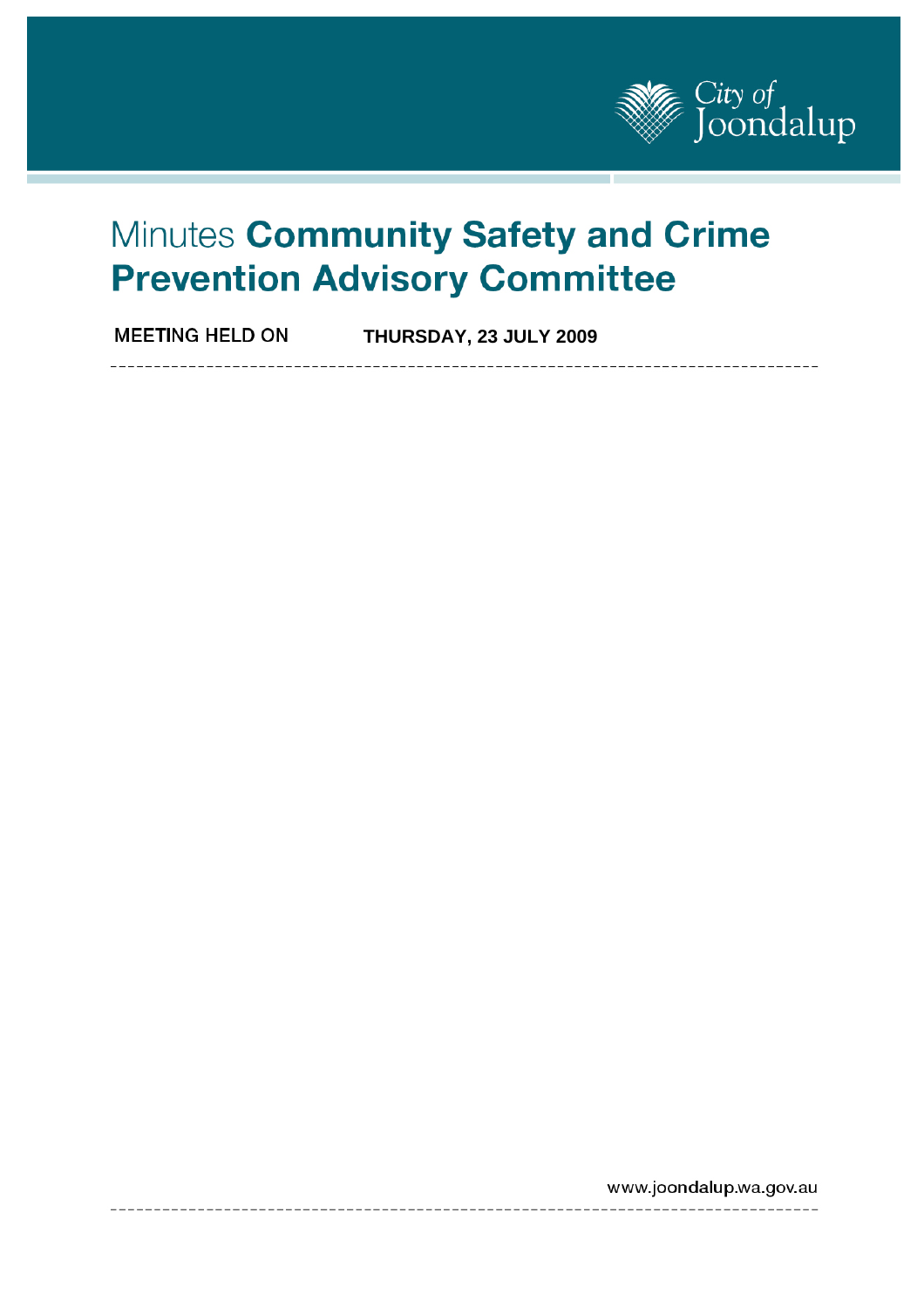#### **TABLE OF CONTENTS**

| <b>Item No</b> | Title                                                                                   | Page No        |
|----------------|-----------------------------------------------------------------------------------------|----------------|
|                | <b>Declaration of Opening</b>                                                           | 3              |
|                | Apologies/Leave of absence                                                              | 3              |
|                | <b>Confirmation of Minutes</b>                                                          | 3              |
|                | Announcements by the Presiding Person without<br>discussion                             | 3              |
|                | Declarations of Interest                                                                | 4              |
|                | Identification of matters for which the meeting may sit<br>behind closed doors          | 4              |
|                | Petitions and deputations                                                               | 4              |
|                | Reports                                                                                 | 4              |
| Item 1         | Information Pack and Presentation on Community<br>Safety and Crime Prevention - [78623] | 4              |
|                | Motions for which previous notice has been given                                        | $\overline{7}$ |
|                | Requests for Reports for Future Consideration                                           | 7              |
|                | Closure                                                                                 | 7              |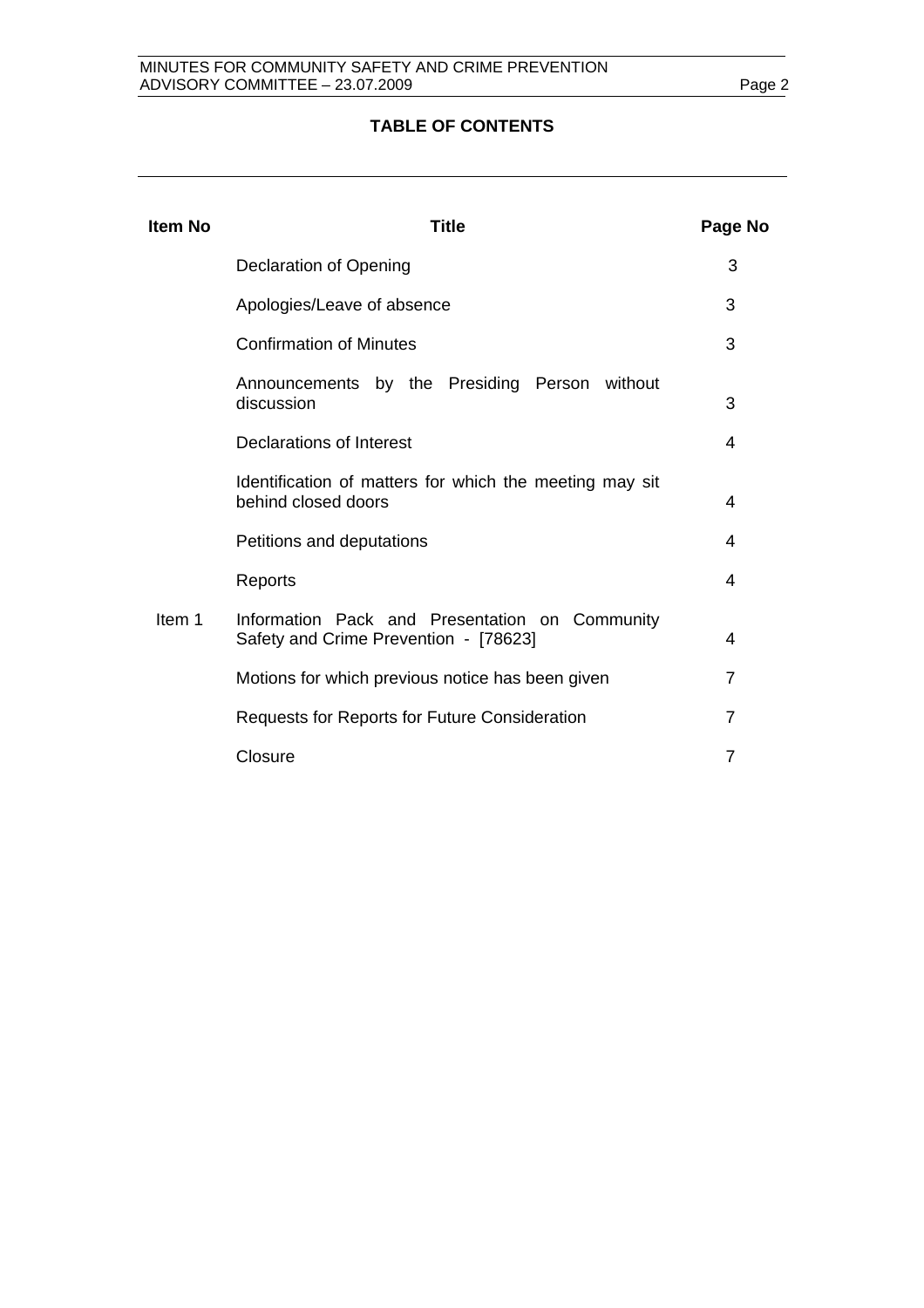# **CITY OF JOONDALUP**

#### **MINUTES OF THE COMMUNITY SAFETY AND CRIME PREVENTION ADVISORY COMMITTEE MEETING HELD IN CONFERENCE ROOM 2, JOONDALUP CIVIC CENTRE, BOAS AVENUE, JOONDALUP ON 23 JULY 2009.**

#### **ATTENDANCE**

#### **Committee Members:**

| Cr Geoff Amphlett           | <b>Deputy Presiding Person</b>  |
|-----------------------------|---------------------------------|
| <b>Mayor Troy Pickard</b>   |                                 |
| Ms Christine Hamilton Prime | <b>Community Representative</b> |
| Mr Clive Elliot             | <b>Community Representative</b> |
| Ms Denise Farquhar          | <b>Community Representative</b> |
| Ms Diana Squires            | <b>Community Representative</b> |
| Mr Ian Counsell             | <b>Community Representative</b> |
| Mr Joe Kelly                | <b>Community Representative</b> |
| Mr Mervyn Rea               | <b>Community Representative</b> |
| Mr Wesley Buzza             | <b>Community Representative</b> |

#### **Officers:**

| Mr Mike Tidy         | Director, Corporate Services                   |
|----------------------|------------------------------------------------|
| Mr Malcolm Jenkinson | Manager, Rangers, Parking and Community Safety |
| Mrs Rose Garlick     | <b>Administrative Secretary</b>                |

#### **DECLARATION OF OPENING**

The Deputy Presiding Person declared the meeting open at 1806 hrs

#### **APOLOGIES/LEAVE OF ABSENCE**

Apologies: Cr Russ Fishwick and Cr Tom McLean

#### **CONFIRMATION OF MINUTES**

#### MINUTES OF THE COMMUNITY SAFETY AND CRIME PREVENTION ADVISORY COMMITTEE MEETING HELD ON 2 JUNE 2009

**MOVED Ms Squires SECONDED Mr Elliot that the minutes of the meeting of the Community Safety and Crime Prevention Advisory Committee held on 2 June 2009 be confirmed as a true and correct record.** 

#### The Motion was Put and **CARRIED** (10/0)

**In favour of the motion:** Crs Amphlett, Mayor Pickard, Mr W Buzza, Mr I Counsell, Mr C Elliot, Ms D Farquhar, Ms C Hamilton Prime, Mr J Kelly, Mr M Rea and Ms D Squires.

#### **ANNOUNCEMENTS BY THE PRESIDING PERSON WITHOUT DISCUSSION**

Nil.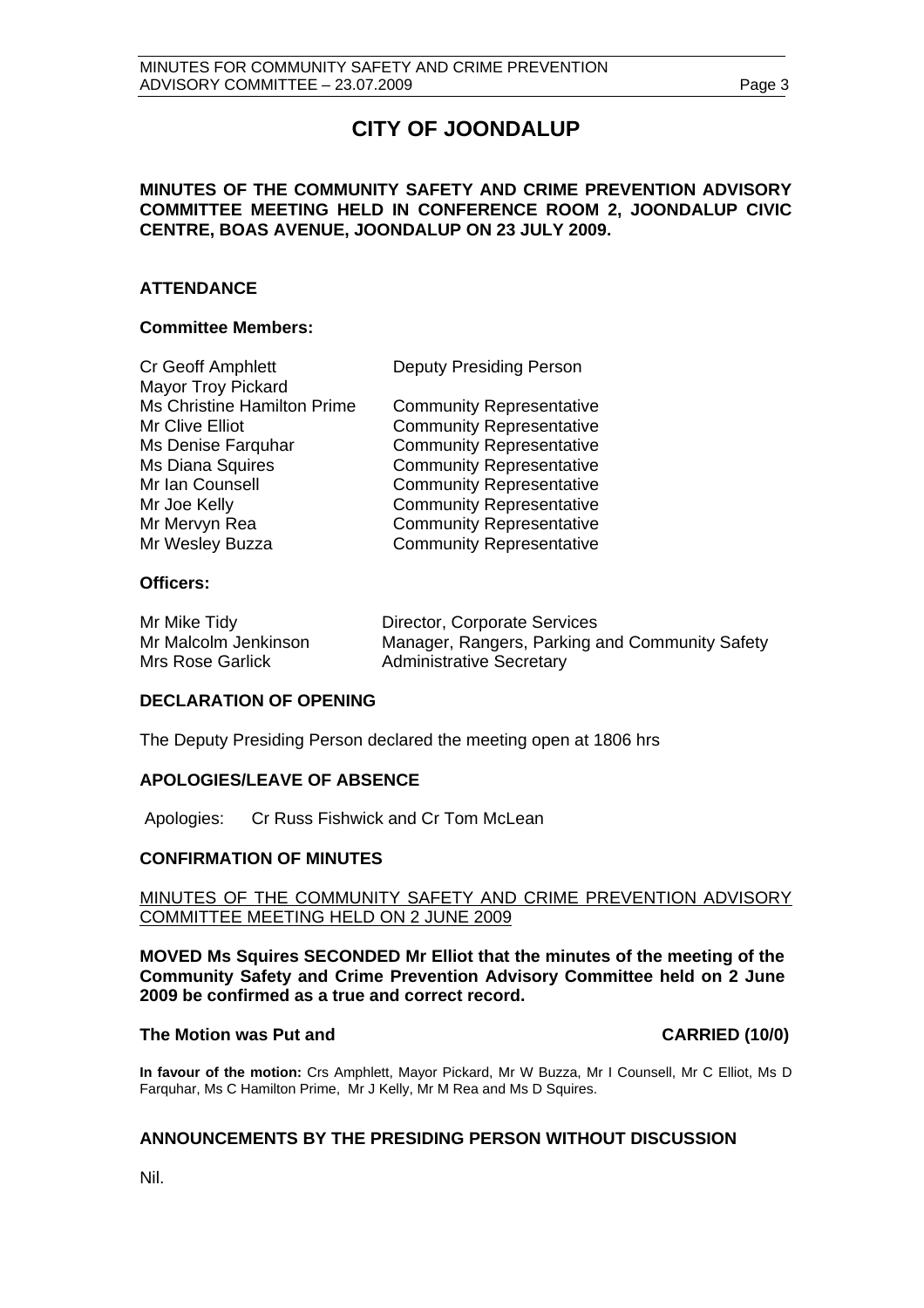#### **DECLARATIONS OF INTEREST**

Nil.

#### **IDENTIFICATION OF MATTERS FOR WHICH THE MEETING MAY SIT BEHIND CLOSED DOORS**

Nil.

#### **PETITIONS AND DEPUTATIONS**

Nil.

**REPORTS** 

## **ITEM 1 INFORMATION PACK AND PRESENTATION ON COMMUNITY SAFETY AND CRIME PREVENTION**

**WARD:** All

**RESPONSIBLE** Mr Mike Tidy **DIRECTOR:** Corporate Services

**FILE NUMBER:** 78623

**ATTACHMENTS:** Nil.

#### **PURPOSE**

To provide an information pack and presentation of relevant management plans, policies, programmes and other relevant documents relating to the purpose of the Committee.

#### **EXECUTIVE SUMMARY**

The information pack has been forwarded to Committee Members under separate cover and a presentation will be made at the meeting. There are no decisions that are required in relation to either the pack or presentation.

*It is recommended that the Community Safety and Crime Prevention Advisory Committee NOTES:* 

- *1 the Information Pack provided to Committee members;*
- *2 the presentation of 23 July 2009 in relation to Community Safety and Crime Prevention within the City of Joondalup.*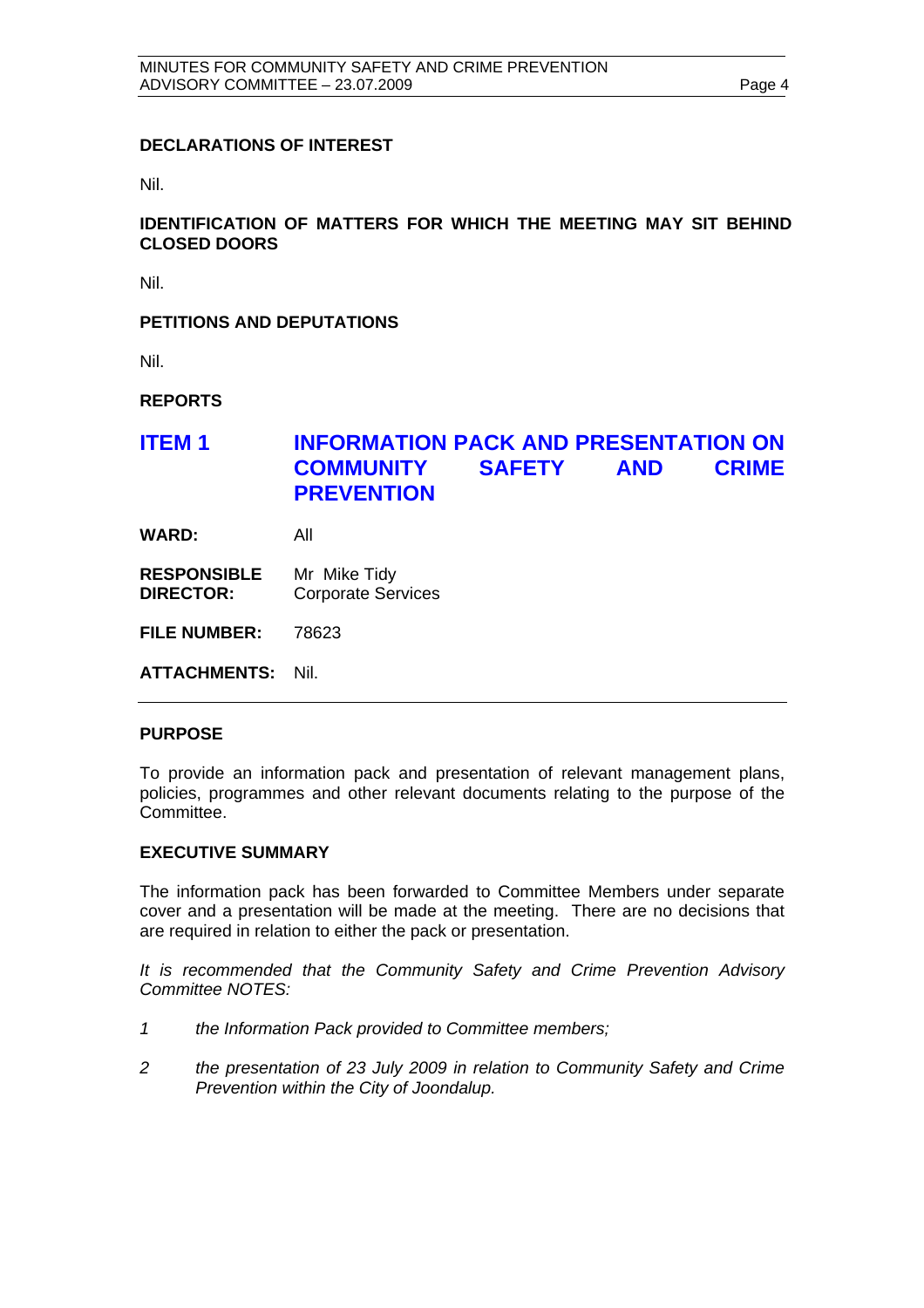#### **BACKGROUND**

At its meeting held on 2 June 2009, the Community Safety and Crime Prevention Committee requested an information pack of relevant management plans, policies, programmes and other, relevant documents relating to the purpose of the Committee.

#### **DETAILS**

The information pack that has been issued gives a good background on the issues that the City is involved in regard to community safety and crime prevention. In addition to the pack, a brief presentation will also be made at the meeting to further elaborate on some of these issues.

The presentation will also cover the current progress of the Community Safety and Crime Prevention Plan which has been drafted and is proposed to be presented to Council on 21 July 2009 to seek approval to release the plan for public comment.

#### **Issues and options considered:**

There are no specific requirements for any issues or options to be considered. The information pack and the presentation cover matters that are either ongoing operational matters or are already in progress such as the development of the Community Safety and Crime Prevention Plan.

#### **Legislation/Strategic Plan/Policy Implications**

| Legislation | The Committee is established in accordance with the Local |  |  |  |  |
|-------------|-----------------------------------------------------------|--|--|--|--|
|             | Government Act 1995.                                      |  |  |  |  |

#### **Strategic Plan**

Key Focus Area: Community Wellbeing.

Objective: 5.4 To work collaboratively with stakeholders to increase community safety and respond to emergencies effectively.

**Policy** Not Applicable.

#### **Risk Management considerations:**

Not Applicable.

#### **Financial/Budget Implications:**

Not Applicable.

#### **Regional Significance:**

Not Applicable.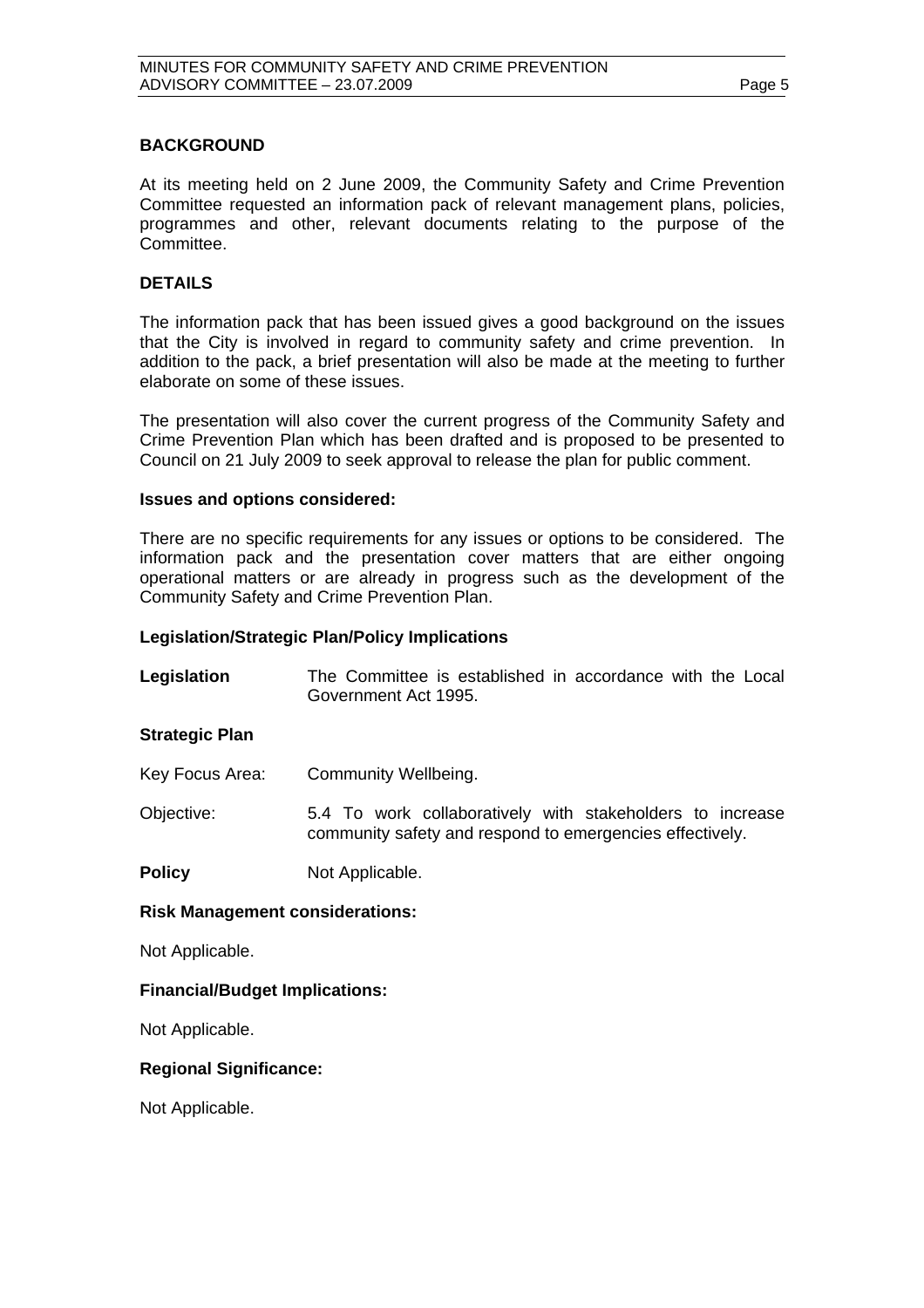#### **Sustainability Implications:**

Not Applicable.

#### **Consultation:**

Not Applicable.

#### **COMMENT**

Officers are happy to discuss further or answer questions on any matter that arises out of the information pack or presentation.

#### **VOTING REQUIREMENTS**

Simple Majority

#### **OFFICER'S RECOMMENDATION**

That the Community Safety and Crime Prevention Advisory Committee NOTES:

- 1 the Information Pack provided to Committee members;
- 2 the presentation of 23 July 2009 in relation to Community Safety and Crime Prevention within the City of Joondalup.

The Director Corporate Services referred to the Community Safety Information Pack (Attachment 1 Refers) and advised that no decisions are required in relation to either the pack or presentation. However, the Committee's comments in relation to the draft Community Safety and Crime Prevention Plan (Attachment 2 Refers) will need to be presented to Council.

Given the short timeframe comments can be forwarded to the City and collated for consideration at the next Community Safety and Crime Prevention Advisory Committee meeting, which will need to be set in the near future to formalise comments back to Council.

The Manager, Rangers, Parking and Community Safety provided a presentation on Community Safety and Crime Prevention in the City of Joondalup. (Attachment 3 Refers) and then provided a brief on the draft Community Safety and Crime Prevention Plan.

The Director Corporate Services tabled questions and responses relating to the Community Safety and Crime Prevention Information Pack, together with a chart on Recorded Crime in Joondalup 2008 comparing data between suburbs for information. (Attachment 4 Refers)

#### **MOVED Mr Elliot SECONDED Mr Kelly that the Community Safety and Crime Prevention Advisory Committee:**

**1 NOTES the Information Pack provided to Committee members;**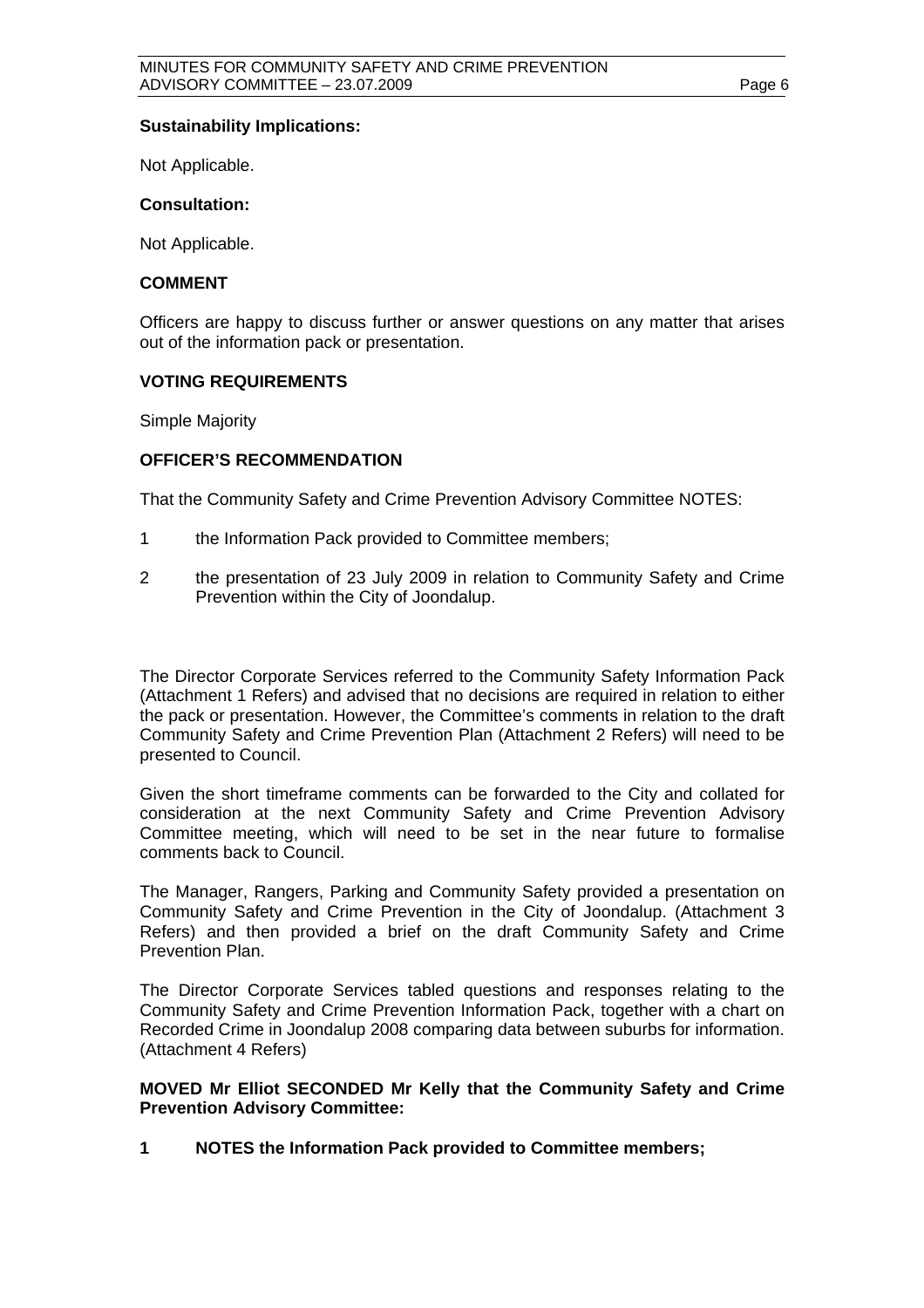- **2 NOTES the presentation of 23 July 2009 in relation to Community Safety and Crime Prevention within the City of Joondalup and the draft Community Safety and Crime Prevention Plan;**
- **3 PROVIDES comments on the draft Community Safety and Crime Prevention Plan by 21 August 2009 for consideration at the next meeting of the Community Safety and Crime Prevention Advisory Committee;**
- **4 SETS the next meeting of the Community Safety and Crime Prevention Advisory Committee to be held on Thursday, 3 September 2009.**
- **5 REQUESTS endorsement from Council for the preparation of reports addressing the following Community Safety and Crime Prevention areas – identifying gaps, constraints and opportunities:** 
	- **(a) Neighbourhood Watch;**
	- **(b) Youth Engagement;**
	- **(c) Hooning;**
	- **(d) Hot spot Management;**
	- **(e) Mural Arts Program.**

#### The Motion was Put and **CARRIED** (10/0)

**In favour of the motion:** Crs Amphlett, Mayor Pickard, Mr W Buzza, Mr I Counsell, Mr C Elliot, Ms D Farquhar, Ms C Hamilton Prime, Mr J Kelly, Mr M Rea and Ms DSquires.

*Appendix 1, 2, 3 and 4 refers* 

*To access these attachments on electronic document, click here: <Attach1min230709.pdf><Attach2min230709.pdf> <Attach3min230709.pdf> <Attach4min230709.pdf>*

### **MOTIONS OF WHICH PREVIOUS NOTICE HAS BEEN GIVEN**

Nil.

### **REQUESTS FOR REPORTS FOR FUTURE CONSIDERATION**

Nil.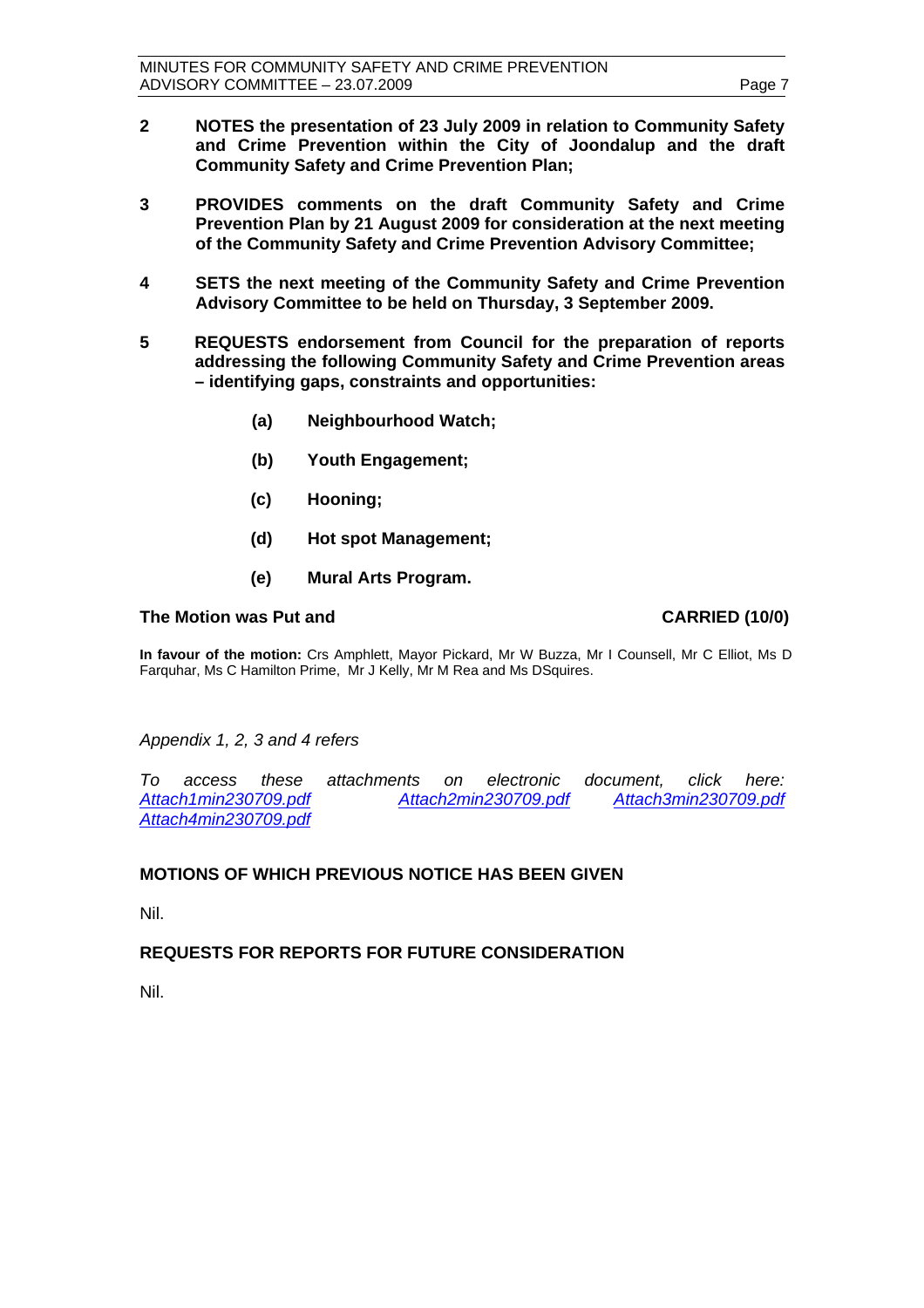#### **CLOSURE**

There being no further business, the Deputy Presiding Person declared the Meeting closed at 2020 hrs; the following committee members being present at that time:

> Cr Geoff Amphlett Mayor Troy Pickard Ms Christine Hamilton Prime Mr Clive Elliot Ms Denise Farquhar Ms Diana Squires Mr Ian Counsell Mr Joe Kelly Mr Mervyn Rea Mr Wesley Buzza